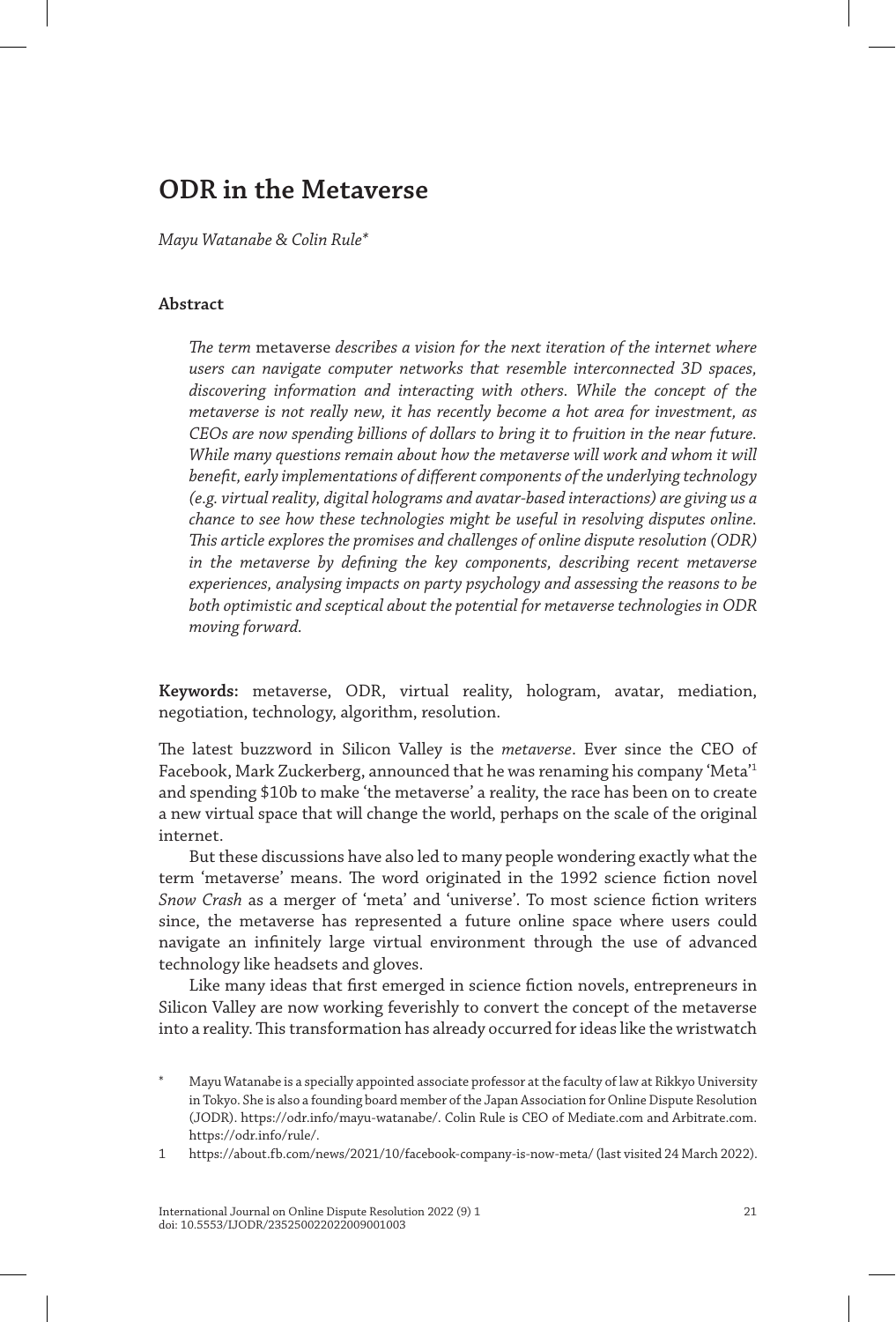radio in the Dick Tracy comics from the 1950s, or the voice-based commands for computers depicted on the 1970s TV show Star Trek; now, decades later, we have Apple watches on our wrist to make phone calls, and Amazon Echos on our desk (and Siri on our phones) ready to take our voice instructions. It appears that now it is the metaverse's turn to move from science fiction into a daily reality accessible to all of us.

The modern version of the metaverse is described as a network of 3D virtual environments focused on social connection and interaction. Media and entertainment companies are all scrambling to create content that will capture the popular imagination and push the leading edge of creating these new environments. The goal of this version of the metaverse is 'immersion', which has led to a major push towards advancing virtual reality technology. There have been many prior experiments in creating metaverses over the years, but none of these experiments have yet captured the potential of the metaverse to offer a 'next web' interface that users will choose over the standard web-page-and-links internet that most people use every day.

In this article we define different technological components of the metaverse, describe our recent experiences using several of these components, analyse how communication in virtual spaces may affect the psychology of parties in resolution processes and then discuss various reasons to be optimistic and sceptical about the use of metaverse technologies in online dispute resolution moving forward.

## **1 Different Paths into the Metaverse**

A couple of definitions at the start may help us to understand the major currents in the development of the metaverse. One is *virtual reality (VR)*, where participants wear goggles containing miniaturized computer screens that create a sensation of being in a completely immersive world. Sensors in the goggles rotate the view as the user rotates their head, creating the sensation of being in a physical space. Experiencing a virtual environment in VR can be quite immersive, and it feels like you are exploring an entirely new reality. But watching someone experience VR from the outside is a very different experience: they may feel like they are flying through space like an astronaut, but if you are sitting next to them on the couch you cannot see anything that they are seeing, because it is all happening in their goggles. The VR user may even look a little goofy, oohing and aahing as digital comets fly by their head, but to an outside observer they are just sitting on a couch with a headset covering their eyes, cut off from their surroundings.

Augmented reality (AR) is a little bit different. AR users also wear a set of goggles, but those goggles are see-through, so the user can actually observe their surroundings – but images are projected onto the lenses in the goggles that overlie on actual reality. So, as an example, you could be in your dining room seeing the room as it is through the clear lenses of the goggles, but then via AR a virtual miniature elephant could pop up, standing on the table. The AR goggles overlie the digital image of the elephant over the actual table, merging the real and the virtual. Similarly to VR, as you rotate your head the image of the elephant moves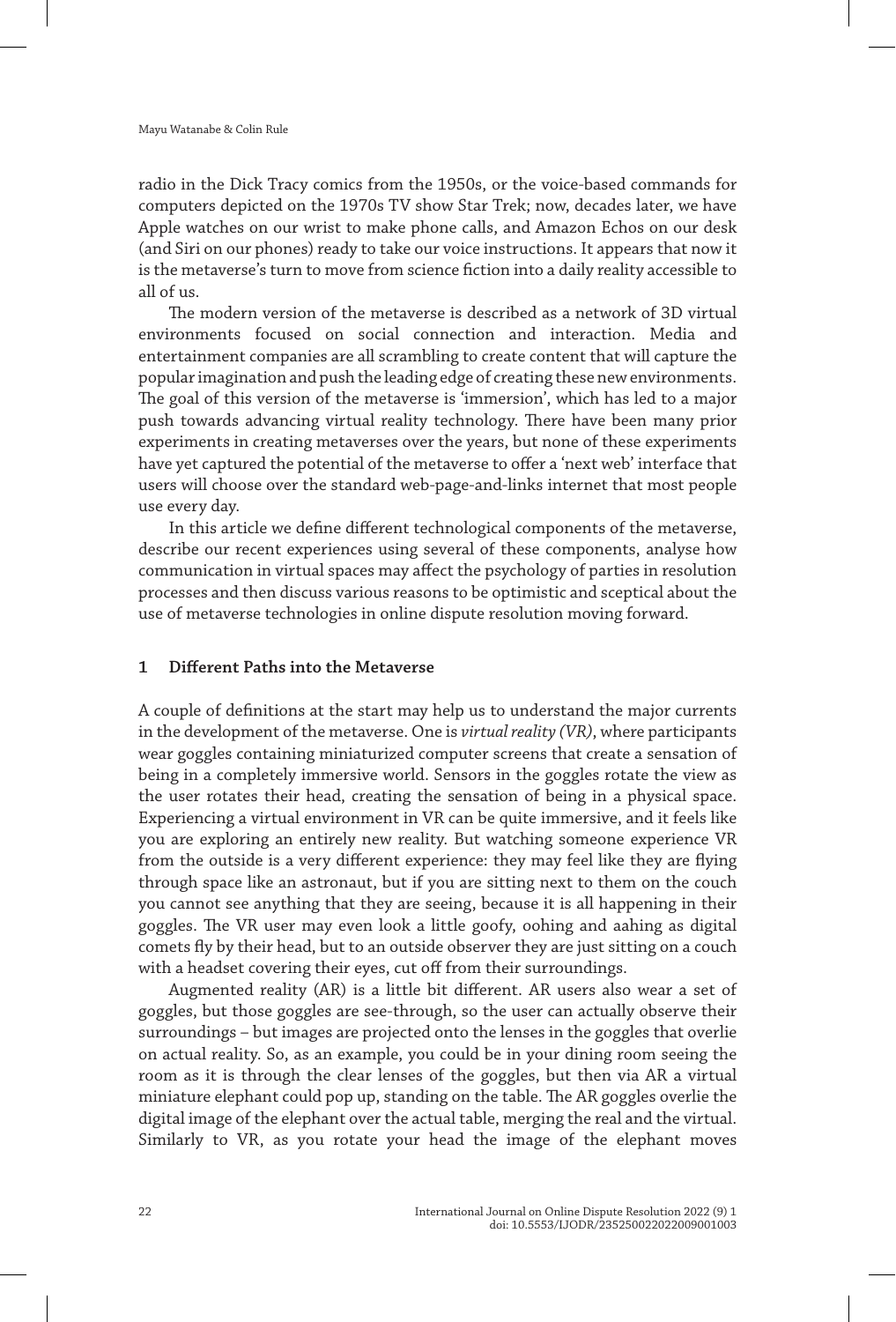appropriately, so you could walk around the table, and the digital elephant would stay in the same place, appearing to be a physical object. But if you were to lift the glasses up the elephant would disappear, and you would just be looking at the table. AR users may appear to outsiders to be more engaged with their surroundings, because they can see and participate in their actual environment while at the same time seeing virtual images projected around them, but that also means that the AR experience is likely less immersive than VR.

Digital hologram technology recreates a distant object or person in such a way that it appears that the object or person is actually occupying the physical space near the observer. Originally invented in 1947 by Dennis Gabor,<sup>2</sup> photographic holograms leverage a technique that records the light scattered from an object and then presents it in a way that appears three-dimensional. Today this technology is sometimes used on credit cards or event tickets as a way to prevent counterfeiting. Digital holograms usually work differently, reproducing that sensation of seeing a three-dimensional object without necessarily leveraging traditional photographic holography. These digital holograms usually do not require any particular set of goggles for the observer, because they can simulate the physical presence of the remote party through other techniques (like projecting an image on a semi-transparent screen), but the experience is usually not as immersive as wearing VR or AR goggles.

Another important concept in the metaverse is the idea of an *avatar*. The term originated in Sanskrit (*avatāra*), but in computer parlance it has come to mean a "graphical representation of a user or the user's character or persona".<sup>3</sup> Avatars can range from flat pictures to elaborate animated three-dimensional models, but they are always representations of the user. The concept of an avatar is widespread in video games and VR environments, where the avatar can be as unrealistic as the user chooses (think: a giant pink dragon or rainbow fairy avatar), but for most holograms and AR applications the avatar selected is usually somewhat similar to the physical appearance of the user in the real world.

## **2 Recent Experiments in the Metaverse**

We have been lucky enough to have had several recent experiences that provided first-hand experience with the technologies that will likely power the future of dispute resolution in the metaverse: one involving VR, one involving digital holograms and one involving a digital conferencing platform.

## *2.1 Experience #1: Virtual Reality*

First, we had the opportunity to collaborate with some fellow mediators on a mediation simulation conducted in the Meta (formerly Facebook) Workroom environment. We all put on our VR goggles (called Oculus headsets) and convened in a virtual meeting room as avatars sitting around the mediation table.

<sup>2</sup> www.nobelprize.org/prizes/physics/1971/gabor/biographical/ (last visited 11 April 2022).

<sup>3</sup> https://en.wikipedia.org/wiki/Avatar\_(computing) (last visited 11 April 2022).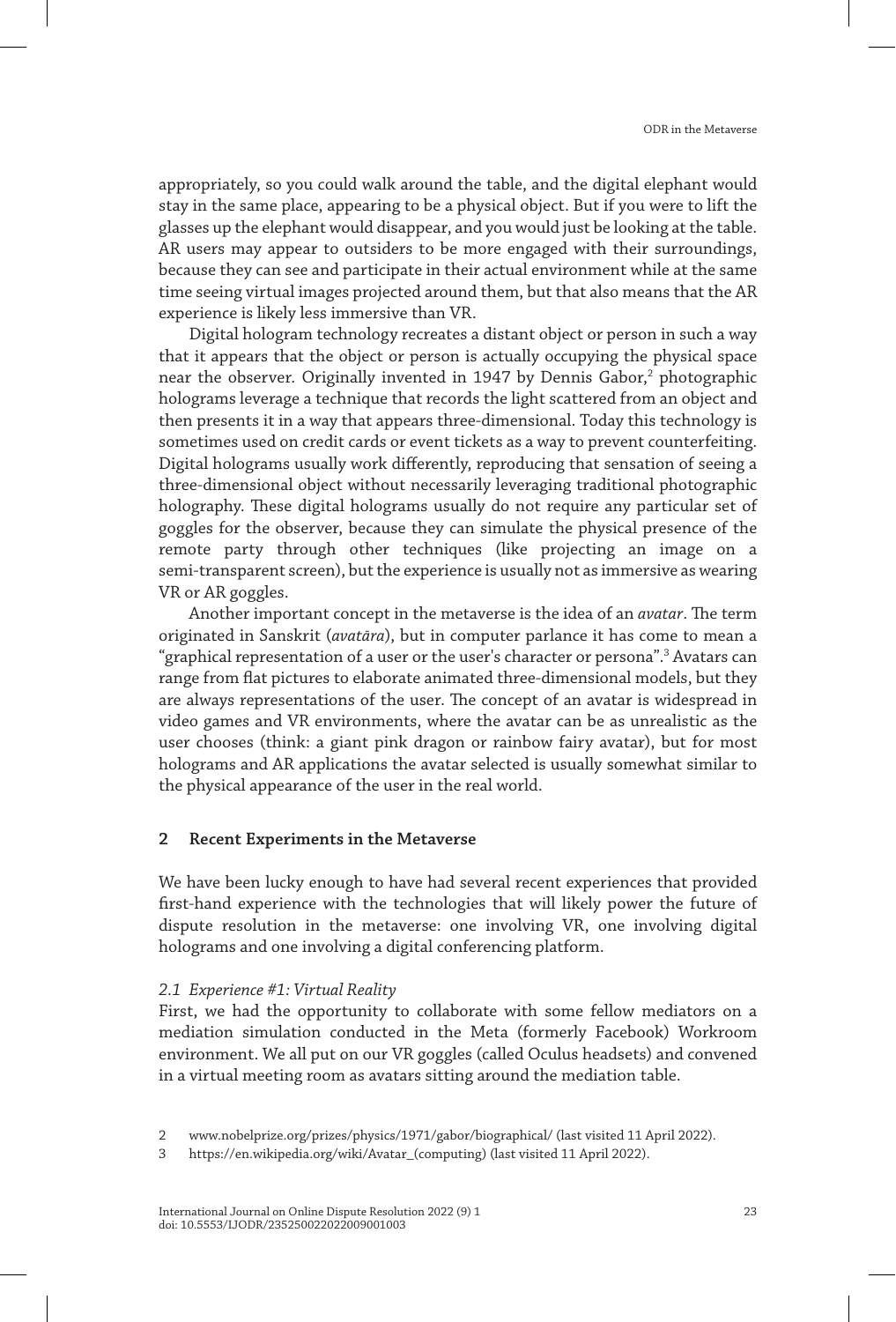

You can watch a video of the full simulation at http://y2u.be/slQol87thsw. 4 Once we oriented ourselves, the mediator welcomed us and gave her opening statement. The simulation then proceeded almost entirely as a face-to-face mediation would have, with storytelling, brainstorming and resolution. You could read the 'body language' of the other avatars (who appeared as friendly, cartoony characters) because they tracked the head movements and gestures of the actual people wearing the VR headsets. They even blinked occasionally and smiled when they were not speaking.

Overall, the experience was quite immersive and enjoyable. The Oculus 2 headset we used to enter this VR represents a huge leap forward from the clunky, wired headsets of just five or six years ago. But it should be noted that even with these advances the headset is still quite heavy and uncomfortable to wear for a long period. After about 30 minutes in a virtual mediation, one can definitely feel the head and neck strain from wearing the hardware. Being in virtual space for an extended period can also lead to a slight sense of vertigo and queasiness that is off-putting. But the experiment did demonstrate the promise and potential of dispute resolution in the metaverse. There are rumours that Apple is working on a VR headset that would be even more powerful and light than the Oculus 2 version, so more technological advances may be coming through soon to address some of these shortcomings.

4 Apologies for the shaky video. One of the limitations about recording video when you are in VR is that you are essentially wearing the virtual camera on your forehead, and while it may seem natural for you to be nodding along as the other participants are telling their stories, it makes it very annoying for someone to watch the recorded video when they are not wearing a VR headset later.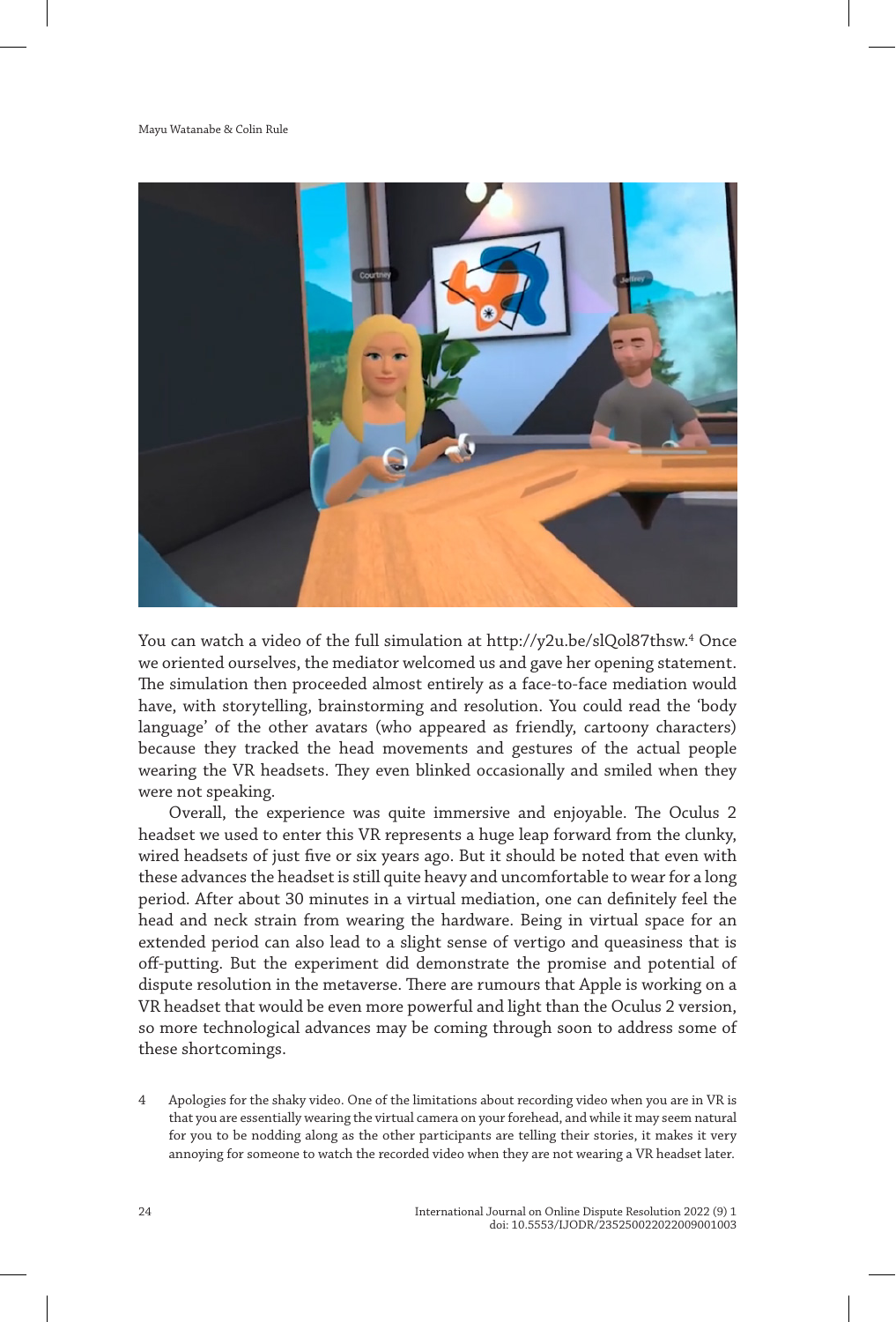## *2.2 Experience #2: Digital Hologram*

The second experiment in metaverse interaction was a presentation delivered via digital hologram. We collaborated on a keynote for the Japanese Online Dispute Resolution (JODR) conference, where Mayu was on stage in Tokyo and Colin was in San Francisco,<sup>5</sup> but via digital hologram we appeared right next to each other:



We could hear each other in real time, so we took live questions from the audience. Even though Colin was appearing digitally, he could walk around the stage, turn 360 degrees and even sit in a chair for a part of the discussion. The illusion of physical presence was created by projecting a special video onto a semi-transparent screen, so it was most effective from the perspective of the audience sitting right in front of the stage.

The technology was provided by a company called ARHT Media (arhtmedia. com), which facilitates hologram presentations for corporate clients. The technology is not cheap; a single presentation at full price can run into tens of thousands of dollars (they gave us a sizeable discount because they are looking to build demand in Japan). But the experience was impressive and professional, and it clearly made an impression on the audience.

The presenter experience was, however, quite different from the audience experience. The presenter wears wireless headphones and a wireless microphone, holds a wireless clicker to advance slides, and is filmed in a well-lit studio with green floors and a green backdrop (the ARHT technology removes the background from the final visual presented to the audience). The presenter can see a video of

<sup>5</sup> www.yahoo.com/now/arht-media-hold-hologram-technology-133000655.html (last visited 11 April 2022).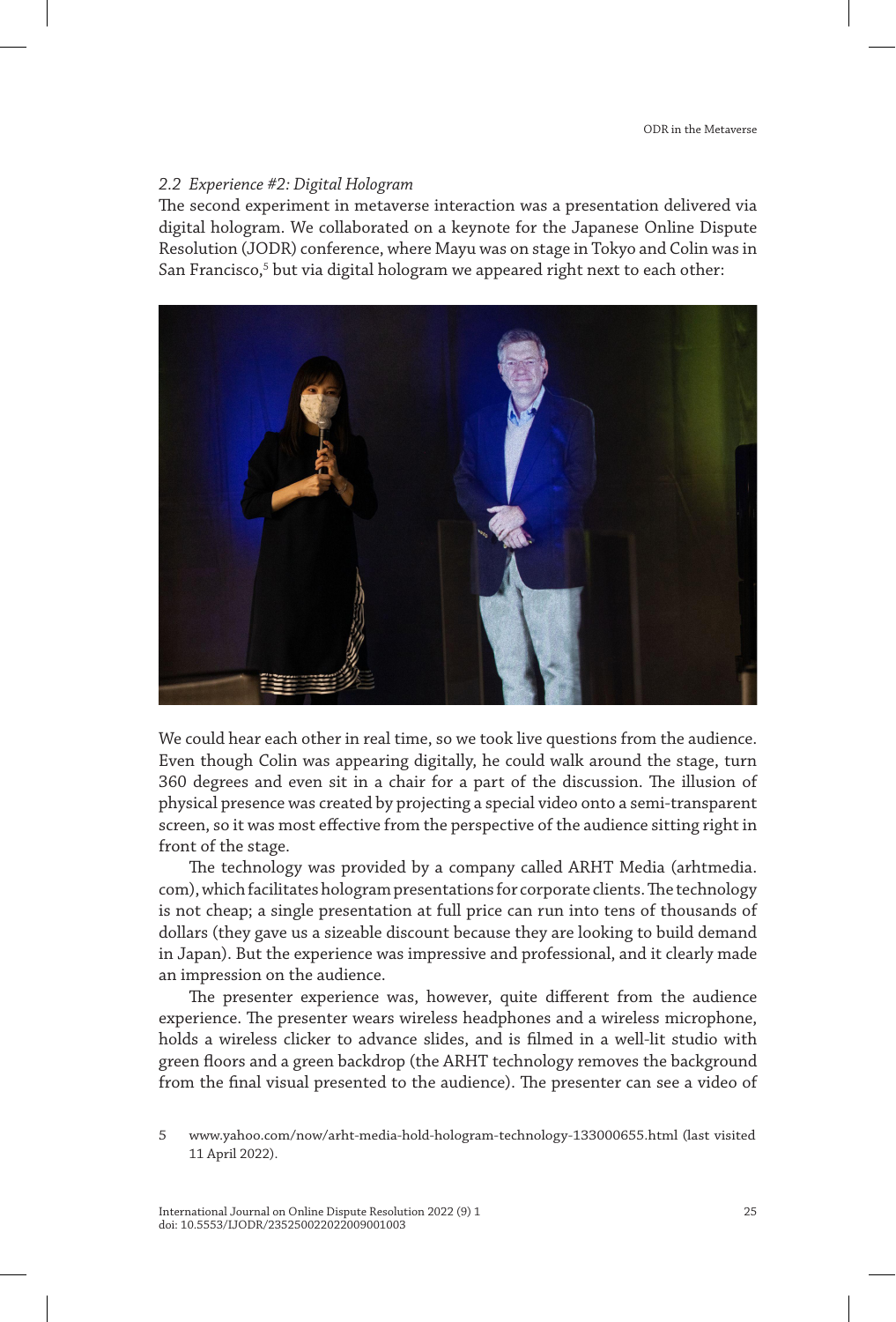the audience on a monitor but cannot see themselves as a hologram during the presentation. It actually feels somewhat like being on a television programme, staring into the camera and unable to see the audience. But once the hologram connected and the presentation began, the enthusiasm of the audience in Tokyo was apparent, because they bunched together to view the digital hologram from the optimal angle.

## *2.3 Experience #3: Digital Conferencing*

The third recent experience in 'virtual interaction' was the recent International Ombuds Association (IOA) conference, held from 4-6 April 2022.<sup>6</sup> This conference, like many other recent events, was forced by the pandemic to proceed virtually. And similar to other virtual conferences, most of the presentations were delivered via the videoconferencing platform Zoom. However, the IOA conference this year also made use of a platform called Gather (http://gather.town), which enabled participants to interact as avatars in a virtual conference centre.

When attendees first connected to the platform, they were presented with options to customize their (very simple, 8-bit style) avatars with different outfits and appearances. Once those selections were made, they could then 'walk around' in a two-dimensional space that was set up to simulate a conference environment, with meeting rooms, ballrooms, exhibit tables and casual areas for mingling and hanging out. Similar to face-to-face gatherings, as your avatar passed other avatars, their video would appear at the top of your screen and you could hear what they were saying, even if they were talking to someone else. It really did a good job approximating the experience of walking through a conference, fortuitously encountering a friend and starting up a conversation.



6 www.ioaconference.org/ (last visited 11 April 2022).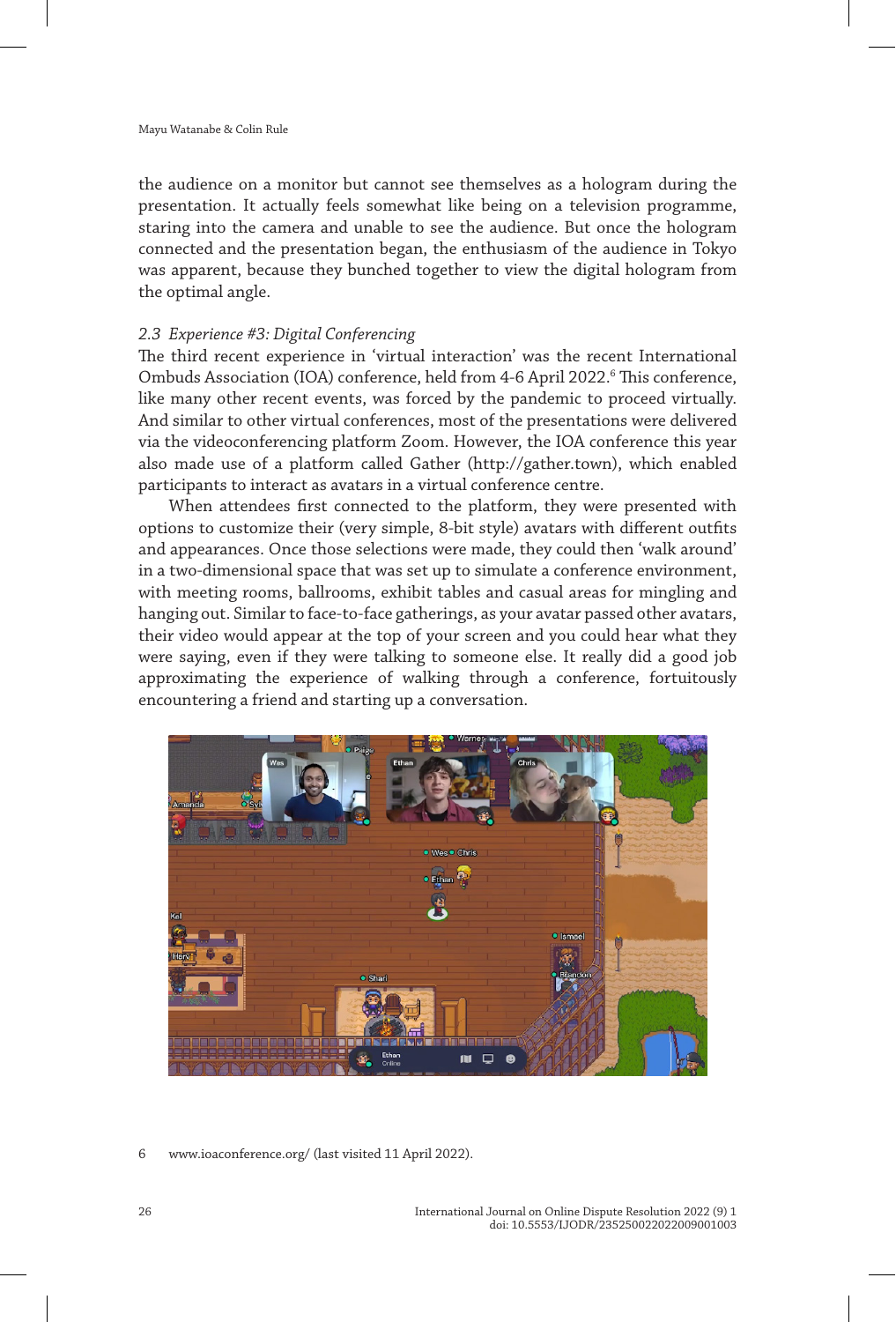This environment was not nearly as immersive as a VR or AR experience, and there was no 'wow' factor as there was in the digital hologram presentation. But many IOA members expressed just how much they missed the collegiality of conferences during the pandemic lockdowns and that they were eager to experience casual interactions with their friends outside of the traditional videoconference/web meeting format.

IOA had customized the space to be welcoming to ombuds, with areas like the 'Belonging Ballroom' and the 'Gadlin Conference Room' (named after legendary ombuds Howard Gadlin) to make the environment seem less generic. Wandering around the conference space in an environment that looked like an old Nintendo video game initially felt odd, but once the video and audio popped up and an old friend appeared via video, the virtual space technology moved to the background and the conversation felt natural and engaging. Communication via videoconference has become quite normalized in the last few years, but what felt new was the ability to walk up and engage with others without having to dial into a specific meeting and announce one's arrival. It really did feel like being in a social hour at a conference, surrounded by others engaged in conversation.

# **3 Evaluating the Potential for Metaverse ODR**

The three recent experiments described previously have helped to clarify our thinking about what the metaverse is, how it may operate in the future and what opportunities it may present for dispute resolution moving forward. But they have also crystallized some of the potential shortcomings of dispute resolution in virtual spaces, how much of the buzz is just hype and some of the challenges metaverse dispute systems designers will face over the coming years. After considering some of the psychological ramifications of communicating in these environments, we see some reasons for both optimism and scepticism.

## *3.1 The Psychology of Interaction in the Metaverse*

As noted by Prof. Jean Sternlight in her excellent article, "Pouring a Little Psychological Cold Water on Online Dispute Resolution",7 ODR designers need to think hard about the psychology of disputants and not assume that technology-based processes can always lead to better resolutions. There is still so much we do not know about how computer-mediated communications affect the dispute resolution process, but it is clear that these new virtual technologies offer new opportunities for us to explore. As Professor Sternlight notes in her article, "[p]erhaps holographic mediators will actually be able to build better empathy and rapport than many humans?"

It can be difficult to predict where technological innovation will occur next. Twelve years ago Professor Susan Exon wrote an article laying out the potential

<sup>7</sup> Jean Sternlight, "Pouring a Little Psychological Cold Water on Online Dispute Resolution," J. Dispute Resolut. Winter 2020. https://papers.ssrn.com/sol3/papers.cfm?abstract\_id=3446140 (last visited 11 April 2022).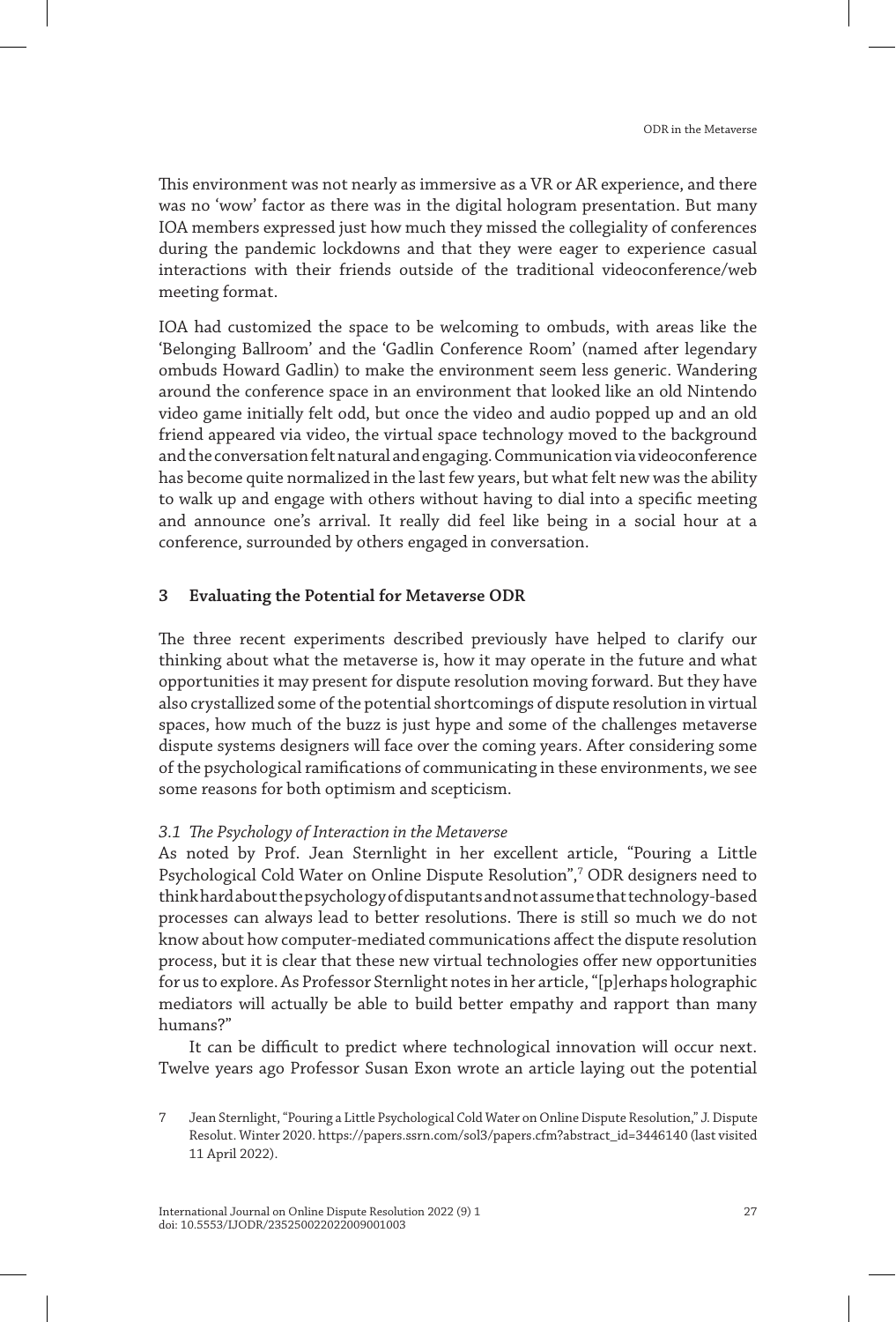benefits of holograms in dispute resolution that seemed absurdly futuristic at the time,<sup>8</sup> yet here we are a decade later, discussing first-hand experience using technology similar to what she described. Innovations that may seem so far off as to be unworthy of serious scholarly consideration can quickly become a reality. The hologram projected on the stage in Tokyo was of such high resolution that the audience could see every time the speaker blinked, and even the fabric pattern on the speaker's jacket, even though the video was beamed halfway around the world. But for a disputant, standing in front of a green screen with multiple lights and cameras, and only a small monitor to see how the appearance was being received on the far end, the experience might not be conducive to an effective mediation. This imbalance in experience can definitely affect the fairness and level playing field required for an online dispute resolution process.

Participating in a mediation via VR is also a significantly different experience from sitting in a room with other disputants in the face-to-face world. The avatars can be quite expressive, and their movements can feel authentic, but when you realize the blinks and smiles have been coded in by programmers – not taken from the actual expressions of your counterparties – it can feel somewhat manipulative. Cartoony avatars can do positive things like give high fives, but most do not have an option that expresses more negative body language, like eye rolls and crossed arms. This may lead to an artificially sweetened sense of how well one's comments are going over with the other parties and the mediator. Also, when someone lifts the VR goggles off their eyes and rests them on their head, maybe to find a pen in their drawer, their avatar rolls their head back and looks at the ceiling in a highly unnerving way. It is obvious to the other participants why it is happening (probably because the user is explaining by voice what they are doing as they do it), but it does break the magic of the moment and cuts off the illusion that one is interacting with actual bodies in a physical space as opposed to mere computer-generated cartoons representing the participants.

The Meta Horizon workrooms platform also lets hosts change the configuration of the table in the meeting room with a single click, so it is possible to move from a round to a curved table observing a monitor, or even a presentation set-up where all of the seats are looking at a shared whiteboard in the front of the room. This all happens instantly based on a selection of the host. The parties can also project their desktop computer screen onto the virtual wall or use their 3D controller as a kind of marker to be able to write on the shared whiteboard in front of the attendees. Reorganizing the participants like this in the face-to-face world can be very time consuming and disruptive, but it can be effective in changing the dynamics between the participants. Perhaps the ease of this type of room reorganization in the metaverse will one day make mediators more likely to change room configurations at different stages of the online resolution process.

<sup>8</sup> Susan Exon, "Next Generation of Online Dispute Resolution: The Significance of Holography to Enhance and Transform Dispute Resolution," 12 Cardozo J. Conflict Resol. 19 (2010-2011), https:// heinonline.org/HOL/LandingPage?handle=hein.journals/cardcore12&div=5, last visited April 11, 2022.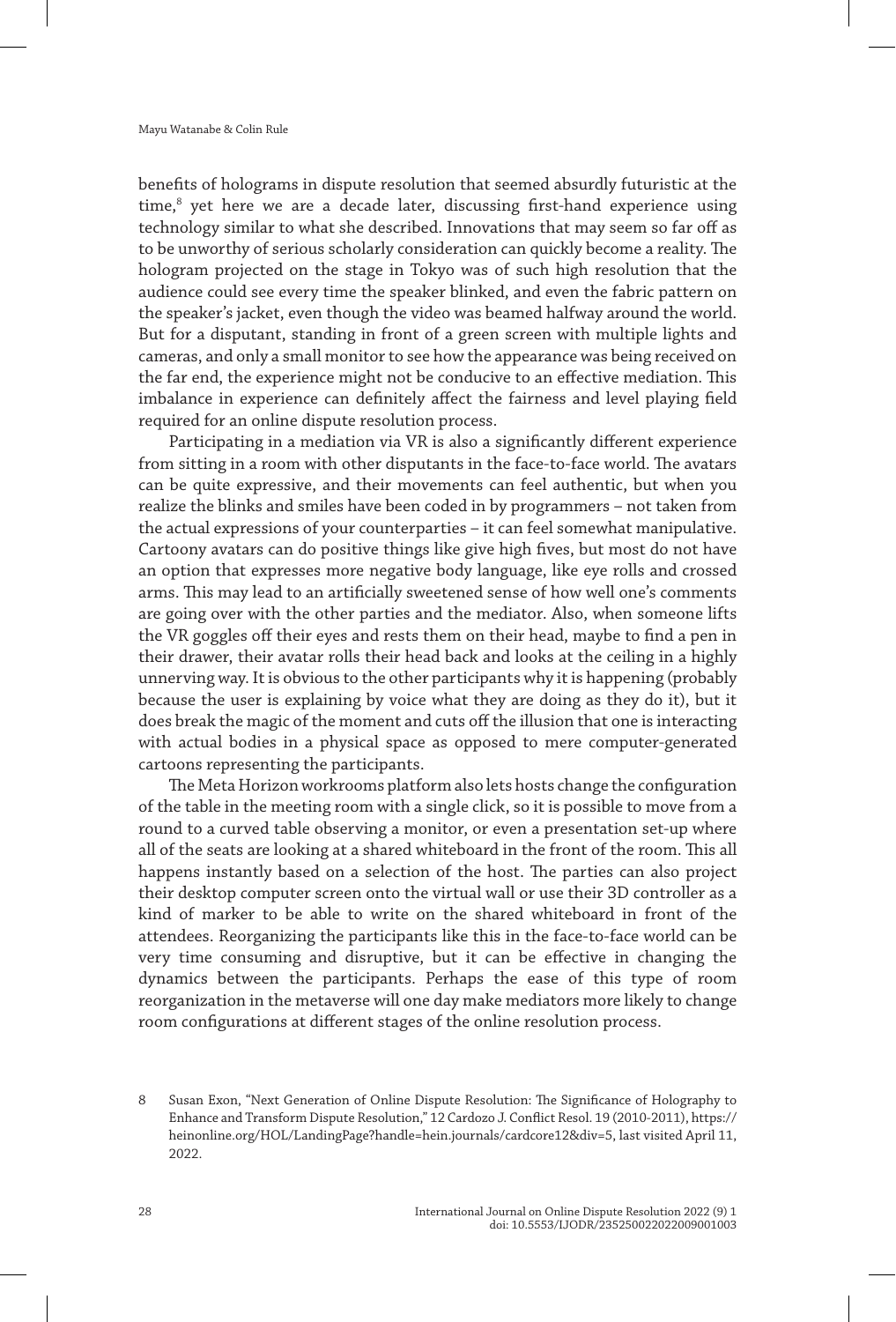It is tempting to make comparisons between virtual mediations and face-to-face mediations, but the more appropriate (and useful) comparison may be between virtual mediation and videoconferencing. Mediations over Zoom have become quite commonplace, perhaps even becoming the new default for many practitioners. Do these new virtual environments in the metaverse offer meaningful benefits over a standard videoconference? Videoconference-based mediations present largely the same advantages in terms of cost, convenience and accessibility. They are also as green (environmentally friendly) as metaverse mediations. Our sense is that the current preference is strongly in favour of videoconferencing, if only because headsets (and holograms) are expensive and VR-based meetings are still more complicated to set up than sending a Zoom link.

However, there are some participants who are uncomfortable having their real-world face visible to other participants in a videoconference. Having all of the participants in a video call arranged on the screen in a Brady-Bunch-like grid can emphasize difference, especially if the visual appearance of one of the participants is unlike those of all of the other participants. As an example, during the pandemic many schools launched video classrooms for young students with a requirement that all students keep their camera on at all times so the teacher could see who was paying attention and who was distracted, but over time many schools relaxed those rules because students indicated a discomfort with having their video constantly projected out to all of the other students in the class. Videoconferencing platforms often provide other participants with the ability to pin a selected video and zoom in on it, and the knowledge that other students might be zooming in on their video without their knowledge made some students quite uncomfortable. So VR tools may offer participation options that assuage some of this discomfort.

Research is beginning to analyse how these new virtual and AR communications channels affect people's behaviour.9 VR/AR technology is largely trying to trick our brains into thinking that we are looking at actual objects when, in fact, we are just observing pixels. When the resolution on our screen is very low, images come across as quite blocky and unconvincing. But when computers become more powerful and display technology is capable of reproducing many more pixels, our brains are much more easily fooled. Studies of humans interacting with holograms have revealed that the humans treat the holograms as if they are actually taking up physical space. For example, if a hologram is displayed as sitting in a chair, another human will avoid sitting in the same chair because their brain is fooled into thinking that the hologram is taking up physical space even though it is not.

In computer graphics there is a concept called the 'uncanny valley', where a 3D graphical representation of a human face is somewhat accurate, triggering implicit and subconscious notes of empathy within our brains, but there is something just a little off that makes the graphical human face seem alien or off-putting.<sup>10</sup> As computer graphics get better and better and computer processors become more

<sup>9</sup> "New Stanford Research Examines How Augmented Reality Affects People's Behavior," https:// news.stanford.edu/2019/05/14/augmented-reality-affects-peoples-behavior-real-world/ (last visited 11 April 2022).

<sup>10</sup> www.verywellmind.com/what-is-the-uncanny-valley-4846247 (last visited 11 April 2022).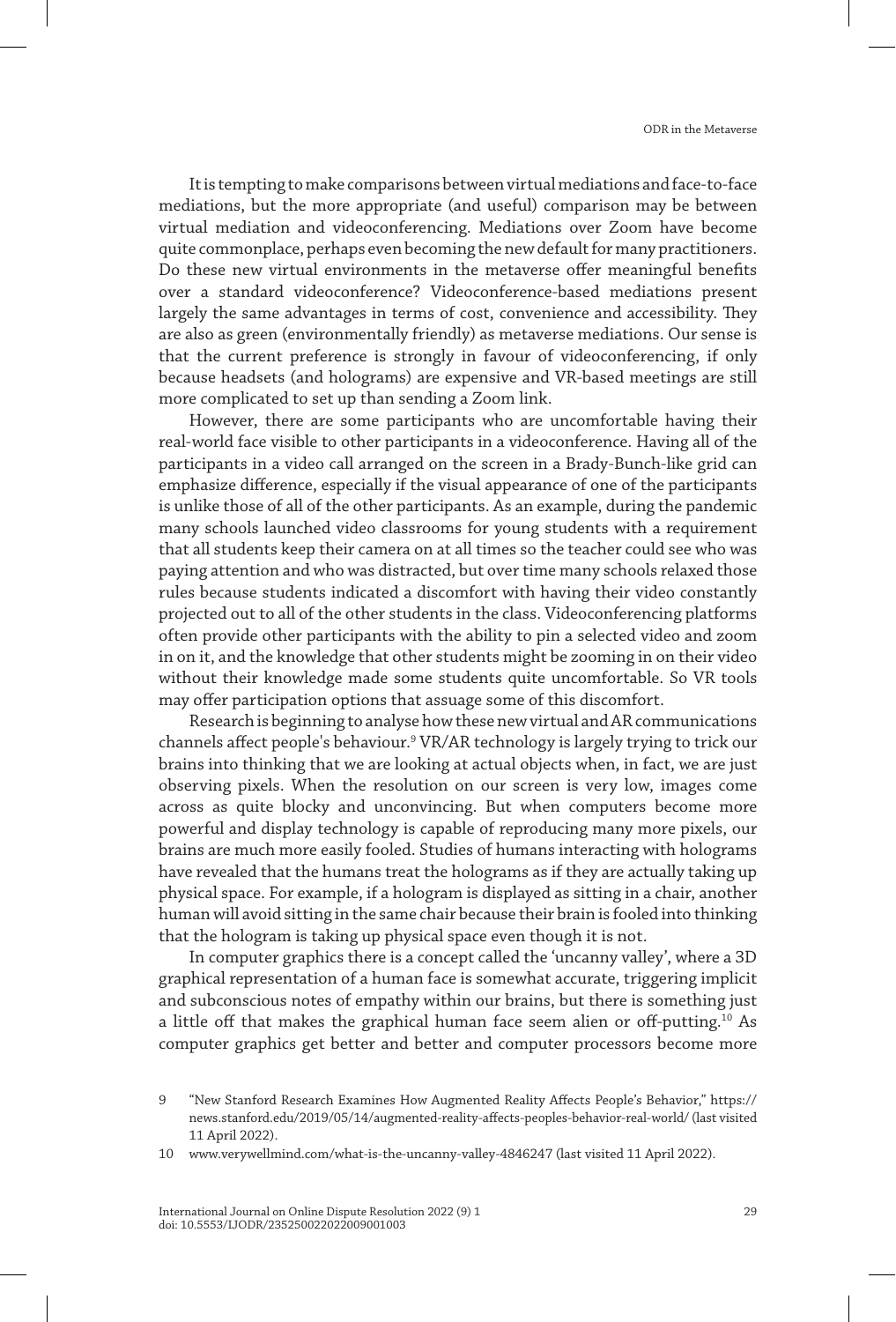powerful (i.e. they can process more polygons in a shorter time, thus increasing realism), we may get closer and closer to crossing this uncanny valley. Movie studios and video game companies are working tirelessly to solve this problem, with millions of dollars of new revenue from consumers flowing to whomever surmounts the challenge best. Eventually we may see the release of new movies featuring long dead movie stars, accurately reproduced with this advanced technology. But that just highlights how effective technology may eventually become in manipulating our emotions once we cannot easily distinguish the fake from the real.

One concern that has been repeatedly expressed by mediators is that technology-based communication eliminates the non-verbal communication that is essential to understanding the true reactions of parties in a mediation. If videoconferencing is only shoulders up you may miss signs like crossed arms or a tapping foot. It is possible that holograms or VR could one day more effectively convey those non-verbal signals by showing the full body of participants, replicating the face-to-face experience. Researchers have increasingly been exploring this question.11 Maybe having a hologram display on our desk will one day be as common as the computer monitor is today (there are certainly many start-ups working towards turning that vision into a reality, like https://holotch.com).

#### *3.2 Reasons for Optimism*

A reason why so many science fiction writers have written books about the metaverse is that it is cool. The vision of future global citizens interacting peacefully in gleaming virtual cities captures the imagination, and the power of imagination should not be underestimated. If we are to build new civic institutions for the virtual world arising in the metaverse, the promise and potential unleashed may motivate innovators to design systems that significantly improve upon the legacy processes we use in the 'meat' (or face-to-face) worlds. The shortcomings of the existing systems are well documented (systemic bias, barriers to access, corruption, a lack of transparency, etc.), so perhaps the metaverse is an opportunity for us to build new systems that can work better for more people. Fully realized, the metaverse could enable individuals around the world to transcend their geographic and identity-based limitations to live richer, fuller, more peaceful lives. That is the hope articulated in science fiction about the metaverse, and hope is not something to be dismissed out of hand.

The younger generation, in particular, may be sympathetic to this optimistic vision for the future. Certainly, to date, young people have logged the greatest number of hours in virtual environments. But they have not been spending that time resolving disputes; mostly they have been playing computer games.

Much like online dispute resolution first arose out of e-commerce, the metaverse has really arisen out of computer gaming. Video games have come a long way from the 1980s, when they mostly offered flat graphics on cathode-ray tube (CRT) monitors, with simple characters controlled by joysticks or dials. Now computer games have become incredibly immersive, with rich-textured 3D models

<sup>11</sup> https://ryanschultz.com/2021/07/19/nonverbal-communication-in-social-vr-recent-academicresearch/ (last visited 11 April 2022).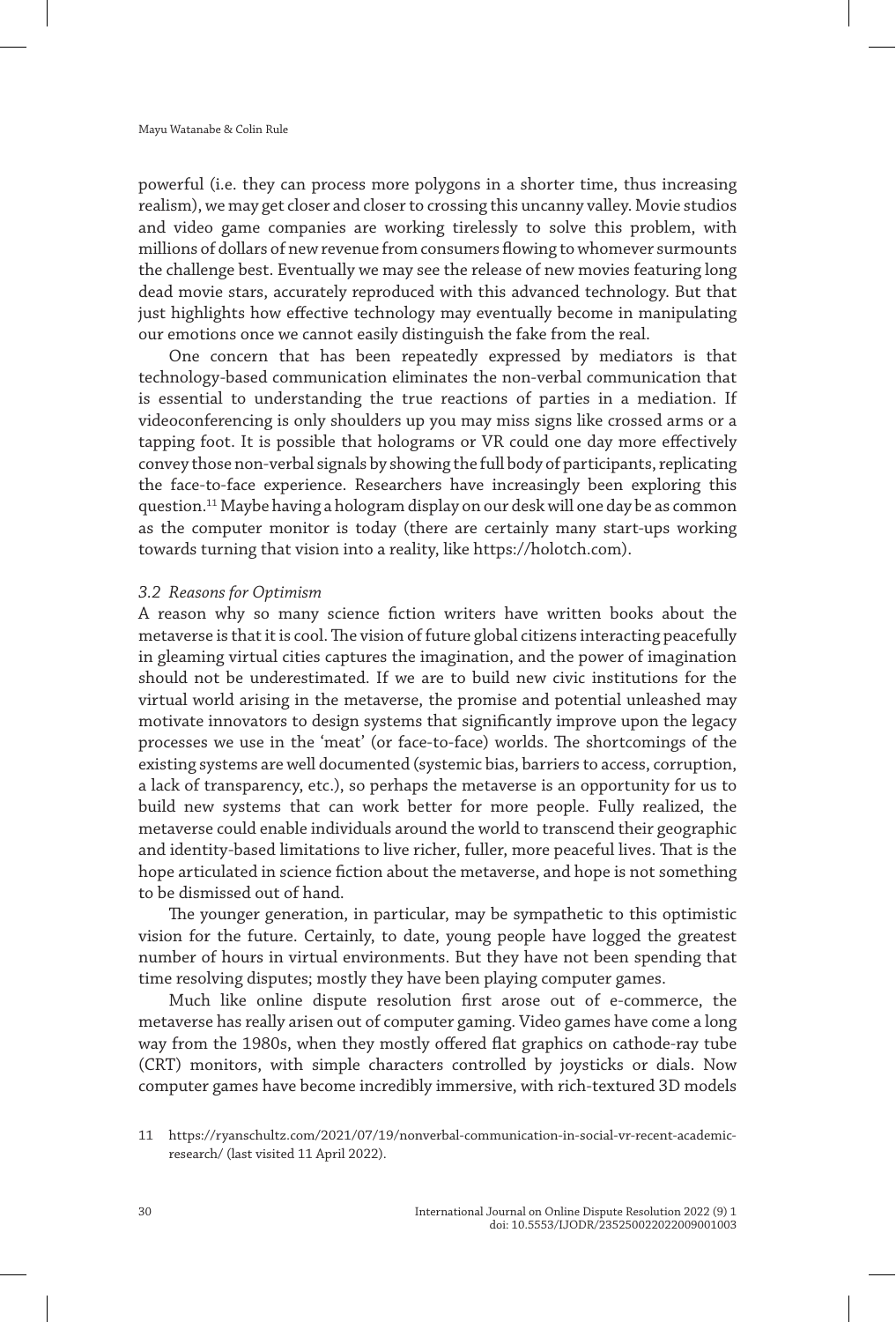that look uncannily accurate, sometimes even more than actual reality. The younger generation has grown up playing these kinds of games, and as a result they have become highly comfortable in virtual environments.

The richest current examples of the metaverse are sprawling open world games like Fortnite, Destiny, World of Warcraft, or Elder Scrolls Online (to mention only a few). The graphics are vivid and often breathtaking, and as graphics processors inevitably get more powerful, the visual quality keeps improving. Other games like Minecraft and Roblox do not aspire to accurately replicate the look of the real world, but they offer players nearly unlimited opportunities to construct in virtual spaces, which unleashes creativity and enjoyment for players. Young people have flocked to these virtual environments, logging hundreds, if not thousands, of hours of playtime. It is a short jump to conclude that these environments are early examples of metaverses.

The fluency and comfort experienced by the younger generation in these environments will definitely shape the way they construct the future as they grow older. Already code created for video games is bleeding over into other less entertainment-oriented sectors, like business and education. The younger generation grew up playing games where they interacted as avatars with others from around the world (perhaps as animated penguins on an ice-floe-based amusement park, as in the game Club Penguin $12$ ), making such interactions seem not only normal but also fun. Having that experience at a formative age makes an indelible impression, and those of us who did not have a similar experience until adulthood will probably never achieve a similar level of comfort.

As a result, we do believe that the metaverse, as it evolves, will provide helpful options for dispute resolution in many cases. In fact, there will be new kinds of disputes that arise in the metaverse that will be difficult to resolve in the face-to-face world. The fluid identity of online avatars may seem confusing to individuals used to face-to-face interaction, but the younger generation may not only see it as a viable option but may in time come to prefer it. As a result, the younger generation will likely be much more open to communicating with counterparties through the use of avatars in virtual spaces than the older generation will ever be.

It is not hard to envision ways that, for example, metaverse technology could make dispute resolution more effective (perhaps by enabling disputants to jointly manipulate a visualization of their settlement or zoom over property involved in a land use dispute). It could create opportunities for meaningful involvement for remote parties in discussions, perhaps more effectively levelling the playing field. Or maybe metaverse technology could embolden participants to effectively advocate for their needs or change an unproductive or threatening set of dynamics between disputing parties. The metaverse offers all of these potential opportunities, and the best reason for investing time and energy into developing the metaverse now is to learn about the opportunities it presents (as well as the downsides) so that we can lay a strong foundation for improvements yet to come.

12 https://en.wikipedia.org/wiki/Club\_Penguin (last visited 11 April 2022).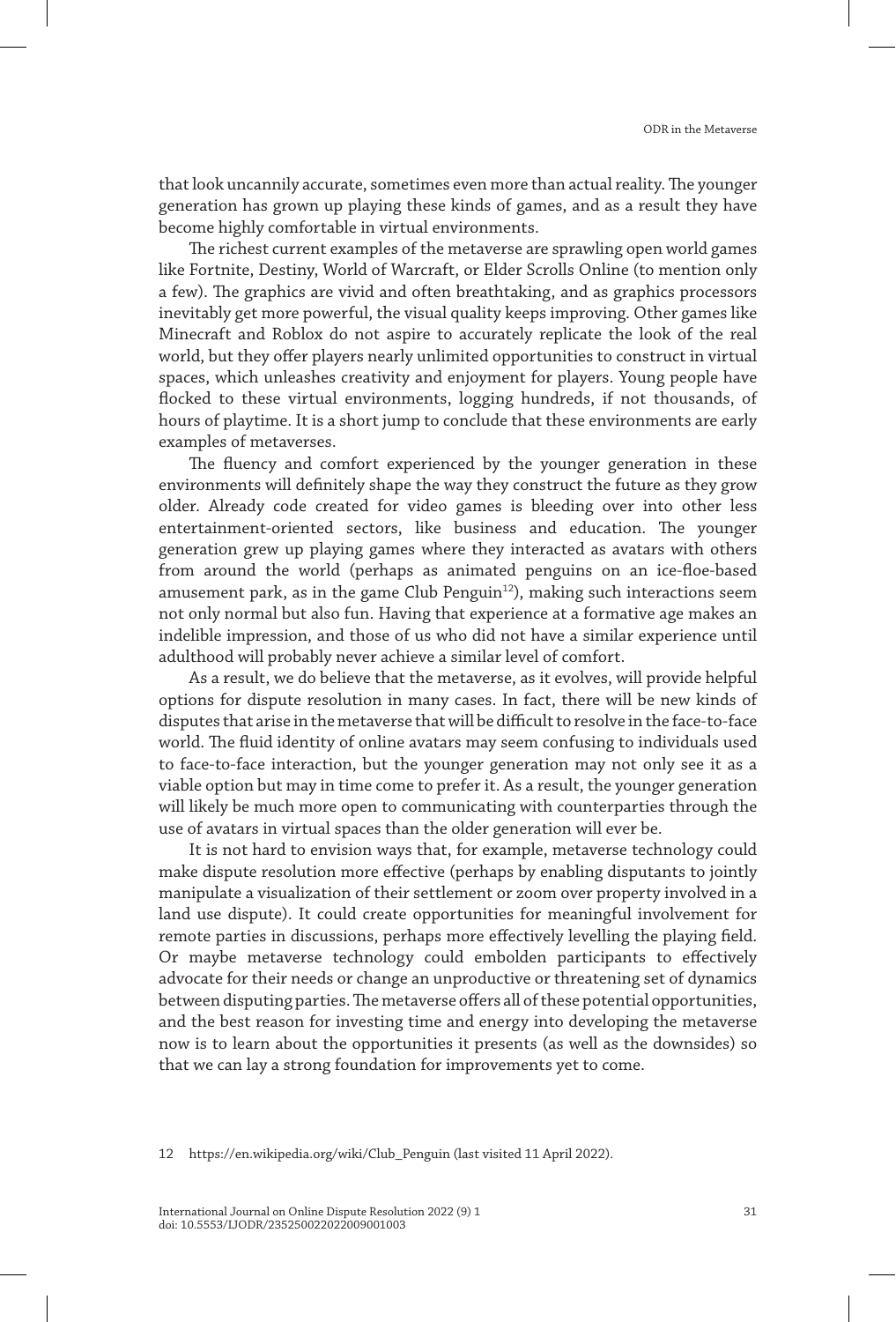#### *3.3 Reasons for Scepticism*

If some of this idealism about the future of the metaverse sounds familiar, it is because many of these arguments were also being made twenty-five years ago during the initial expansion of the internet. A quick glance at John Perry Barlow's *Declaration of Independence for Cyberspace*13 offers many of the same revolutionary sentiments that now motivate pioneers in the metaverse, and we have since seen how that has worked out. Techno-utopianism is a feature of our modern era, and now that version one of the internet has become largely realized (both for better and for worse), the utopians need to find a new mountain to climb. Realists might conclude that there are few reasons why the development of the metaverse should proceed differently from the development of the internet, which shifted quickly from techno-utopianism to profit seeking.

It should also be noted that this buzz around the metaverse is nothing new. Ethan Katsh was consulting on the design of resolution systems for virtual worlds at Second Life/Linden Labs back in 2006.14 VRML, a language for building these virtual worlds, was invented back in the mid-1990s.15 So it may be that all of this recent buzz about the metaverse is just another wave of hype. Yes, big money is rolling into the space, and money is often what is required to turn hype into reality. But as advanced as current headsets may be, it is still very much an open question as to whether people will elect to spend any meaningful time in these virtual worlds in the near future. It may require another decade or more of innovation before we cross the usability frontier and see the metaverse become ubiquitous.

A more intractable issue may be the physical discomfort associated with the hardware. There is no denying that it is exhausting to wear a set of VR goggles for any extended period. It not only causes a bit of vertigo looking into computer screens, as opposed to the actual surrounding environment, but it also strains your neck to support the weight of the goggles for more than a short time. Parties would therefore be very unlikely to be willing to use VR goggles for a multi-hour mediation. This may also result in shorter sessions interspersed with frequent breaks to allow the participants to reset their perspective and rest their muscles before they engage in the next session. (We have already seen an increased use of breaks in mediations during video-based sessions, owing to similar concerns around fatigue.)

Chaos can be unleashed by innovation, and the casualties of that chaos should not be overlooked. Back in the 2000s one of the strongest criticisms against ODR was that only rich people could afford the technology and fast bandwidth connections that provided internet access, leaving the less affluent behind. This criticism lost some traction as the price of technology came down. Mobile technology democratized internet access, making it possible for people to leverage ODR tools through inexpensive mobile phones in addition to expensive laptops.

The metaverse suffers from this same shortcoming as the headsets and powerful computers required to access it are prohibitively expensive for most people. Users who can afford to pay top dollar for their technology will have the

<sup>13</sup> www.eff.org/cyberspace-independence (last visited 11 April 2022).

<sup>14</sup> https://en.wikipedia.org/wiki/Second\_Life (last visited 11 April 2022).

<sup>15</sup> https://en.wikipedia.org/wiki/VRML (last visited 11 April 2022).